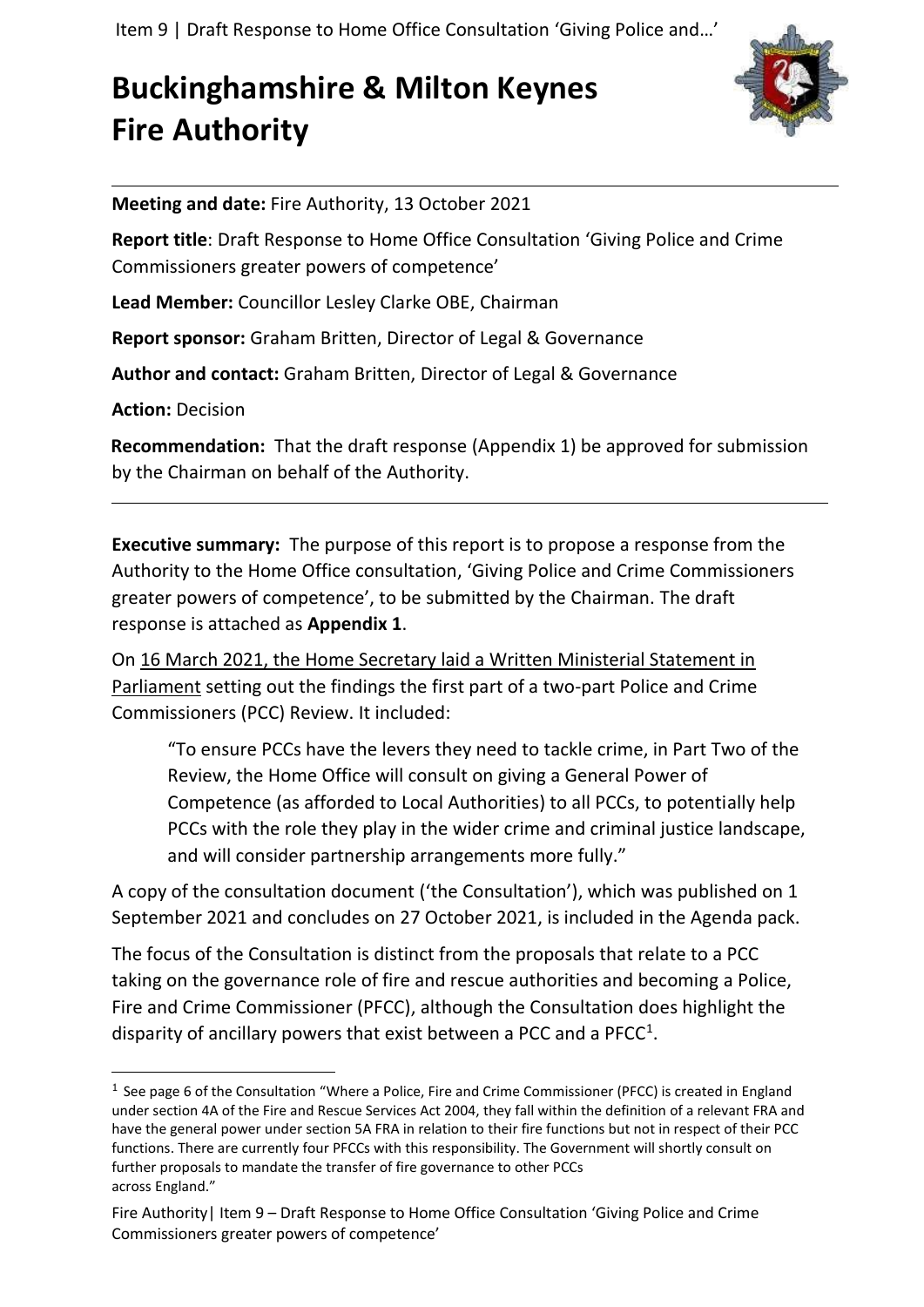The Statement also referenced further consultations which, at the time of this report, have yet to be undertaken:

"The Home Office will be launching a consultative White Paper on fire reform later this year. The White Paper will be used to set out our reform agenda in further detail and explore the Review proposals on fire governance which include:

- o Consulting on whether to mandate the transfer of fire and rescue functions to the Police, Fire and Crime Commissioner model across England where boundaries are coterminous, unless there is an option to transfer fire governance directly to an elected Mayor.
- $\circ$  Consulting on how to address coterminosity challenges, including in the South West.
- o Legislating to create operational independence for Chief Fire Officers and to clearly separate and delineate strategic and operational planning for fire and rescue.
- o Considering options to clarify the legal entities within the PFCC model."

The Consultation states that it is 'targeted' and it specifically invites views from, i.a., PCCs, PFCCs, Chief Constables, and fire and rescue authorities<sup>2</sup>.

**Financial implications:** No direct impact**.**

**Risk management:** The recommendations create no risk to the delivery of the Authority's functions. The Government's proposals to mandate the transfer of fire governance from fire and rescue authorities to PCCs is a separate issue that will be subject to a separate consultation exercise.

**Legal implications:** Set out below is the legal context to provide the rationale for the substance of the proposed draft responses.

BMKFA is a 'single purpose' local authority, and it is therefore similar in that respect to a PCC.

Section 5A of the Fire and Rescue Services Act 2004 (FRSA) provides a power for the Authority to do (a) anything it considers appropriate for the carrying out of any of its functions, (b) anything it considers appropriate for purposes incidental to the carrying out of any of its functions (whether directly or indirectly incidental) or (c) anything it considers to be connected with (a) or (b).

Prior to the implementation of section 5A by the Localism Act 2011, BMKFA had the "power to do anything which is calculated to facilitate, or is conducive or incidental to, the discharge of any of its functions" under the repealed predecessor section 5 of the

<sup>&</sup>lt;sup>2</sup> See page 3 of the Consultation for list of targeted individuals and bodies including principal councils, the LGA, and the NFCC.

Fire Authority| Item 9 – Draft Response to Home Office Consultation 'Giving Police and Crime Commissioners greater powers of competence'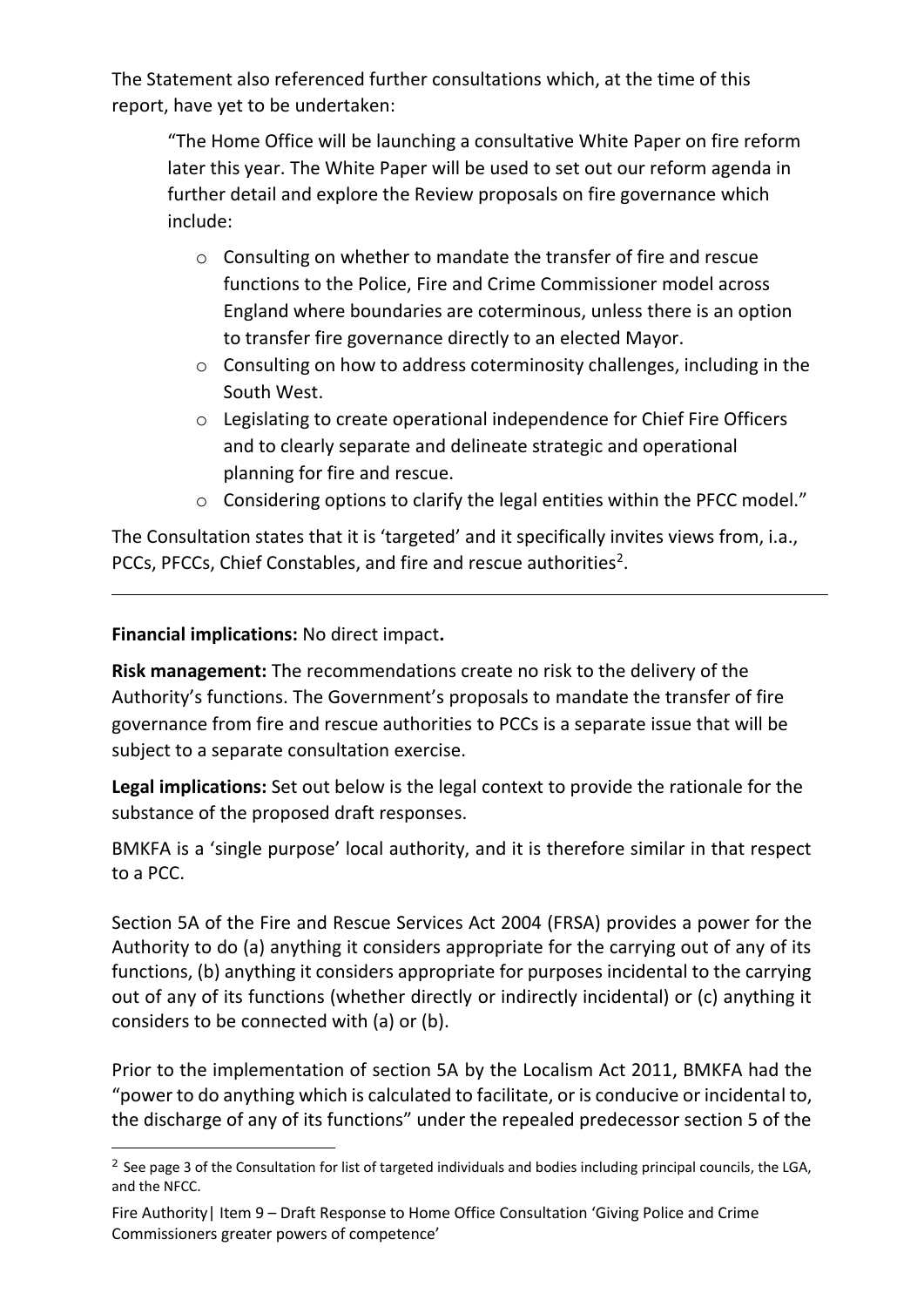FRSA. The intent of section 5 was to mirror the wording of section 111 of the Local Government Act 1972 applicable to local authorities. The logic would have appeared to have been that local authorities which provided fire and rescue services already had powers under section 111.

Section 5 thereby replicated the powers conveyed to fire and rescue authorities which were council fire and rescue authorities. In turn when PCCs were created to replace police authorities, Parliament granted them the same level of ancillary powers police authorities had before their abolition<sup>3</sup>: 'A police and crime commissioner may do anything which is calculated to facilitate, or is conducive or incidental to, the exercise of the functions of commissioner.'<sup>4</sup>.

Since the Localism Act 2011 the parity that existed between fire and rescue authorities and PCCs in terms of incidental powers has therefore been lost.

**Privacy and security implications:** The Consultation requests respondents to provide the following information: job title or capacity in which they are responding to this consultation exercise and company name/organisation (if applicable). The approved response will be treated by the Authority as being in the public domain.

**Duty to collaborate:** The [Policing and Crime Act 2017](http://www.legislation.gov.uk/ukpga/2017/3/section/2/enacted) requires the Authority to consider opportunities for collaboration with the police and ambulance services. The PCC's monitoring officer has been consulted about the draft response and is content that it does not present any impediment to the joint duty to consider opportunities to collaborate.

**Health and safety implications:** None arising from the recommendations

**Environmental implications:** None arising from the recommendations

**Equality, diversity, and inclusion implications:** None arising from the recommendations

**Consultation and communication:** The PCC's monitoring officer has been consulted about the draft response and is content that it is consistent with the Home Office objective, to ensure PCCs have the levers they need to tackle crime and to potentially help them with the role they play in the wider crime and criminal justice landscape.

### **Background papers:** None

<sup>&</sup>lt;sup>3</sup> Police authorities were local authorities for the purposes of section 111 of Local Government Act 1972 - R. v DPP Ex p. Duckenfield R. v South Yorkshire Police Authority Ex p. Chief Constable of South Yorkshire [1999] 2 All E.R. 873

<sup>4</sup> Paragraph 14, Schedule 1 of the Police Reform and Social Responsibility Act 2011

Fire Authority| Item 9 – Draft Response to Home Office Consultation 'Giving Police and Crime Commissioners greater powers of competence'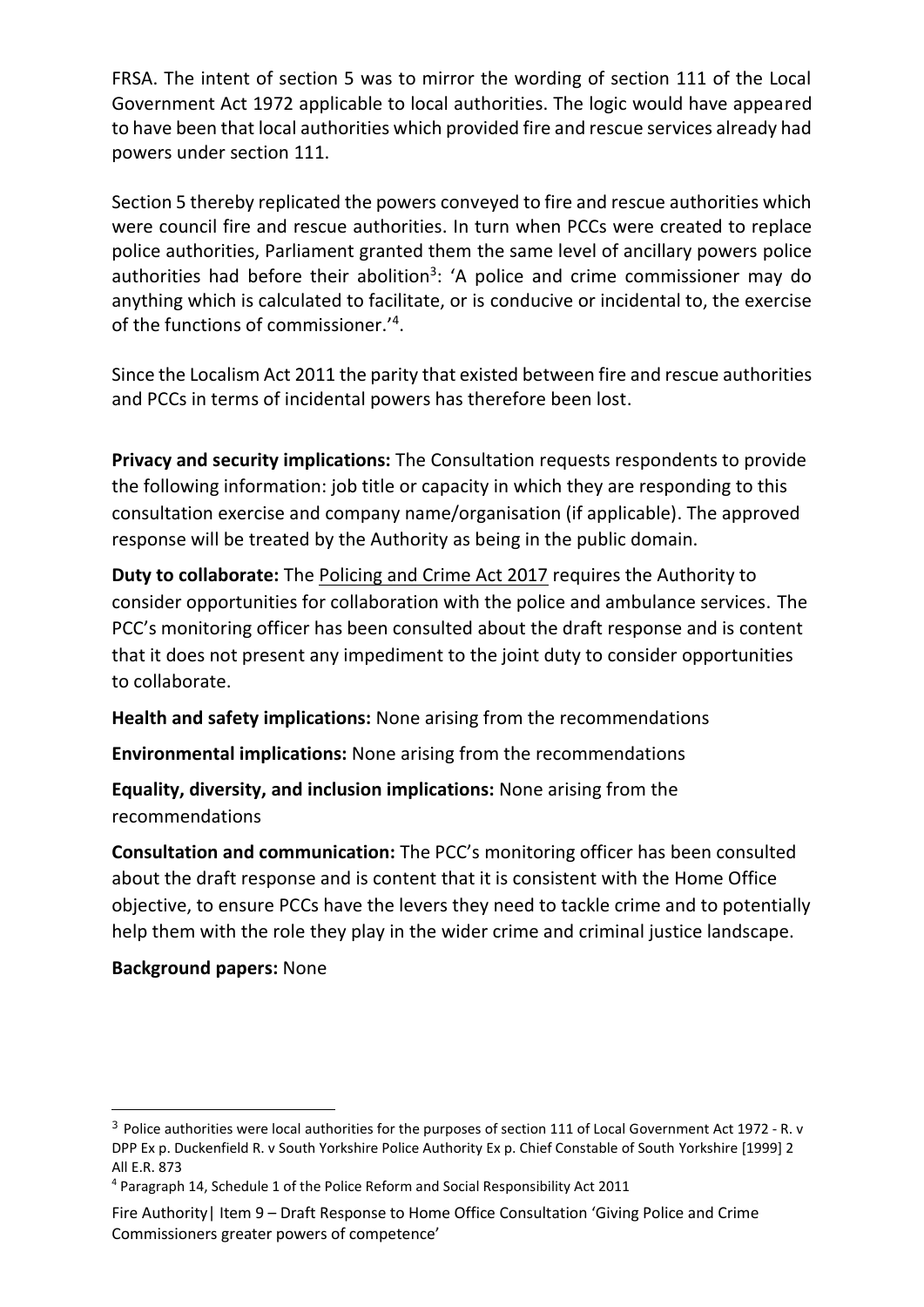| <b>Appendix</b> | Title                                                                   | <b>Protective Marking</b> |
|-----------------|-------------------------------------------------------------------------|---------------------------|
|                 | Draft Response to Home Office Consultation                              |                           |
|                 | 'Giving Police and Crime Commissioners<br>greater powers of competence' |                           |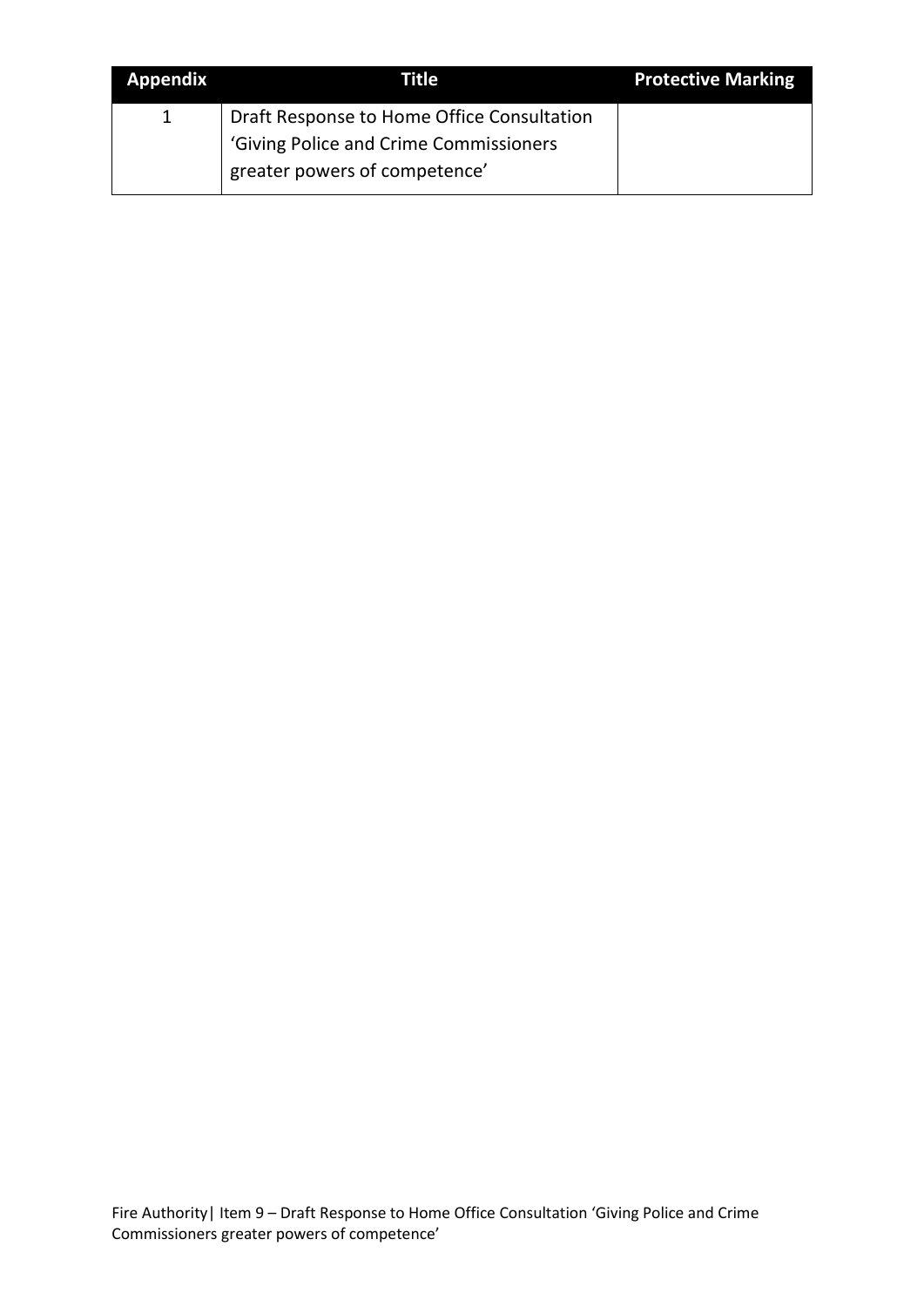

## **Giving Police and Crime Commissioners greater powers of competence**

Government Consultation

This consultation begins on 1 September 2021

This consultation ends on 27 October 2021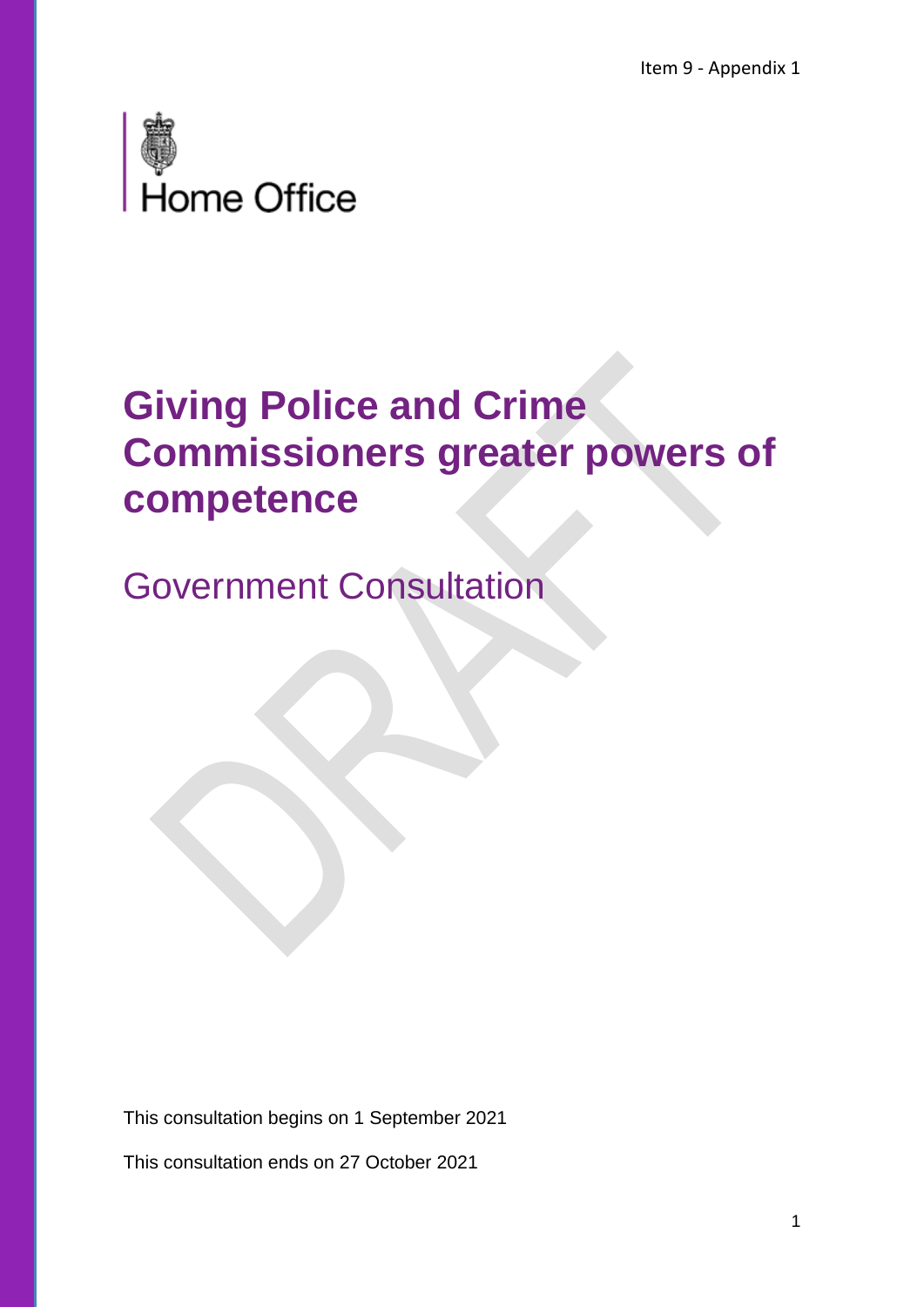# Consultation Questions

| Role/Job title      | Chairman for and on behalf of                  |  |
|---------------------|------------------------------------------------|--|
| <b>Organisation</b> | Buckinghamshire & Milton Keynes Fire Authority |  |

1. Do you think PCCs should be given greater powers of competence to enhance their ability to get upstream of crime issues as well as to drive efficiency and make better use of police estates?

|                    | Please select one of<br>the following options |
|--------------------|-----------------------------------------------|
| Strongly agree     |                                               |
| Agree              | x                                             |
| Neither agree, nor |                                               |
| disagree           |                                               |
| <b>Disagree</b>    |                                               |
| Strongly disagree  |                                               |

#### *Wider Functional power of competence*

2. Should PCCs be granted a **wider functional power** of competence including the power to do **anything indirectly related to their functions, no matter how many times removed and to charge and trade**?

|                    | Please select one of<br>the following options |
|--------------------|-----------------------------------------------|
| Strongly agree     |                                               |
| Agree              | x                                             |
| Neither agree, nor |                                               |
| disagree           |                                               |
| <b>Disagree</b>    |                                               |
| Strongly disagree  |                                               |

3. What do you see as the benefits that may come from granting PCCs a **wider functional power** of competence?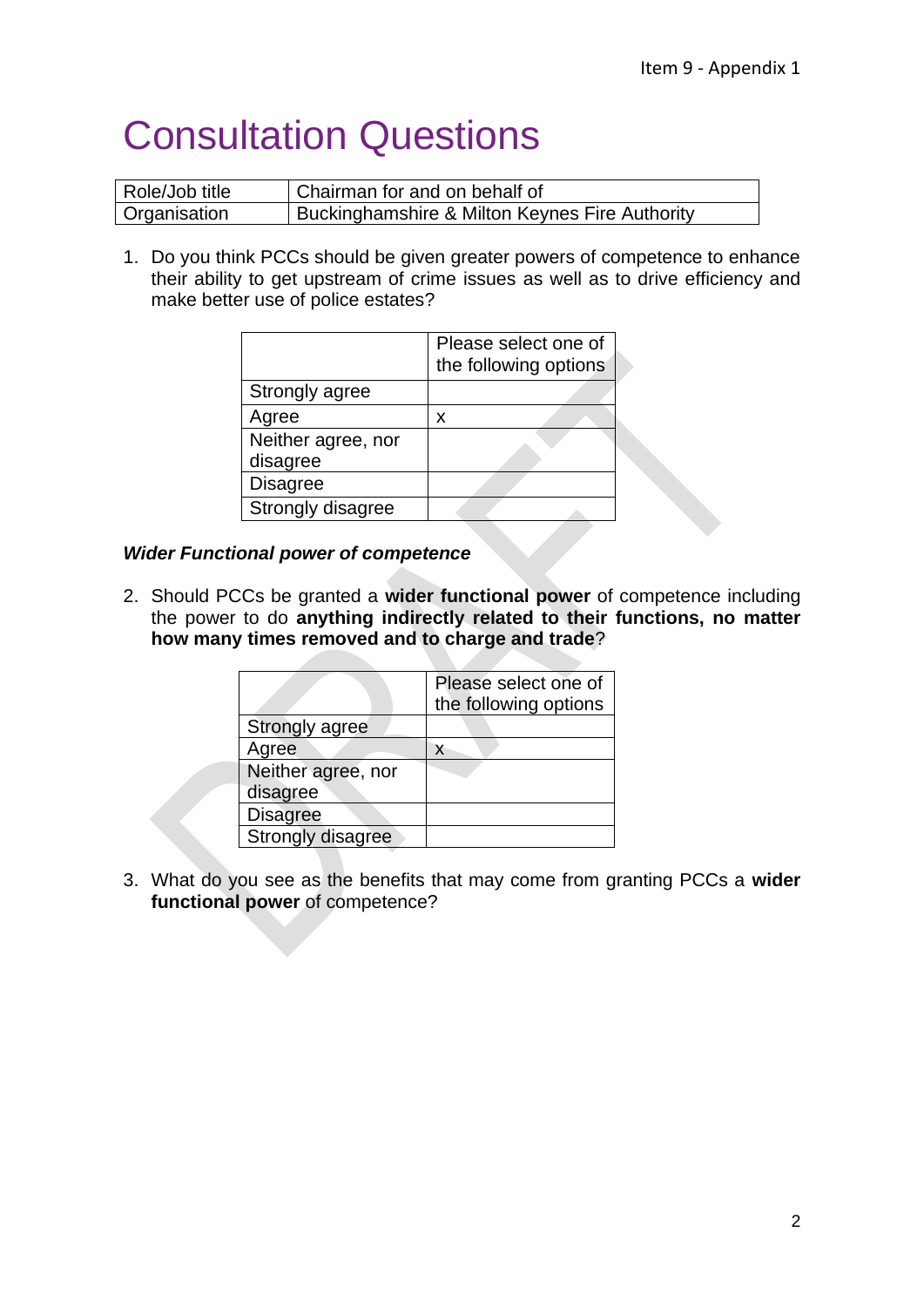This response was considered in draft by Buckinghamshire & Milton Keynes Fire Authority (BMKFA) at its meeting on 13 October before approval for submission. Its response is based on acknowledging that as a combined fire and rescue authority BMKFA has benefited from additional powers granted to it by the insertion of section 5A of the Fire and Rescue Services Act 2004 (FRSA) by the Localism Act 2011.

BMKFA is a 'single purpose' local authority, and it is therefore similar in that respect to a PCC.

Section 5A of the FRSA provides a power for the authority to do (a) anything it considers appropriate for the carrying out of any of its functions, (b) anything it considers appropriate for purposes incidental to the carrying out of any of its functions (whether directly or indirectly incidental) or (c) anything it considers to be connected with (a) or (b).

Examples of where wider functional powers under Section 5A has enabled BMKFA include:

BMKFA participating in arrangements with the ambulance services whereby ambulance service clinicians train firefighters in Immediate Emergency Care qualifications to deliver high quality patient care in settings including, but broader than, fire or traffic incidents; arrangements with the ambulance service to be first responders in the event of medical emergencies and in driving ambulances; and in arrangements with health service providers in Covid-19 vaccination programmes.

BMKFA incentivising its employees to participate in staff welfare surveys; providing financial support to a charity which operates a children's interactive safety learning centre; and, together with powers under the Local Democracy, Economic Development and Construction Act 2009, for BMKFA to join the Fire and Rescue Indemnity Company which enabled a collaborative approach to managing risk, and which has saved BMKFA over £50k a year since April 2019.

From the experience at BMKFA it is likely that wider functional powers would give the PCC the ability to explore commercial and non-commercial collaborative ventures, subject to general public law constraints and circumscribed by any existing statutory prohibitions.

Moreover, the wider functional powers would be likely to complement the duties for the PCC and the police to explore collaboration opportunities with other blue light services under section 2 of the Policing and Crime Act 2017.

Finally, wider functional powers for a PCC would create parity with PFCC counterparts.

4. What do you consider to be the risks of granting PCCs a **wider functional power** of competence?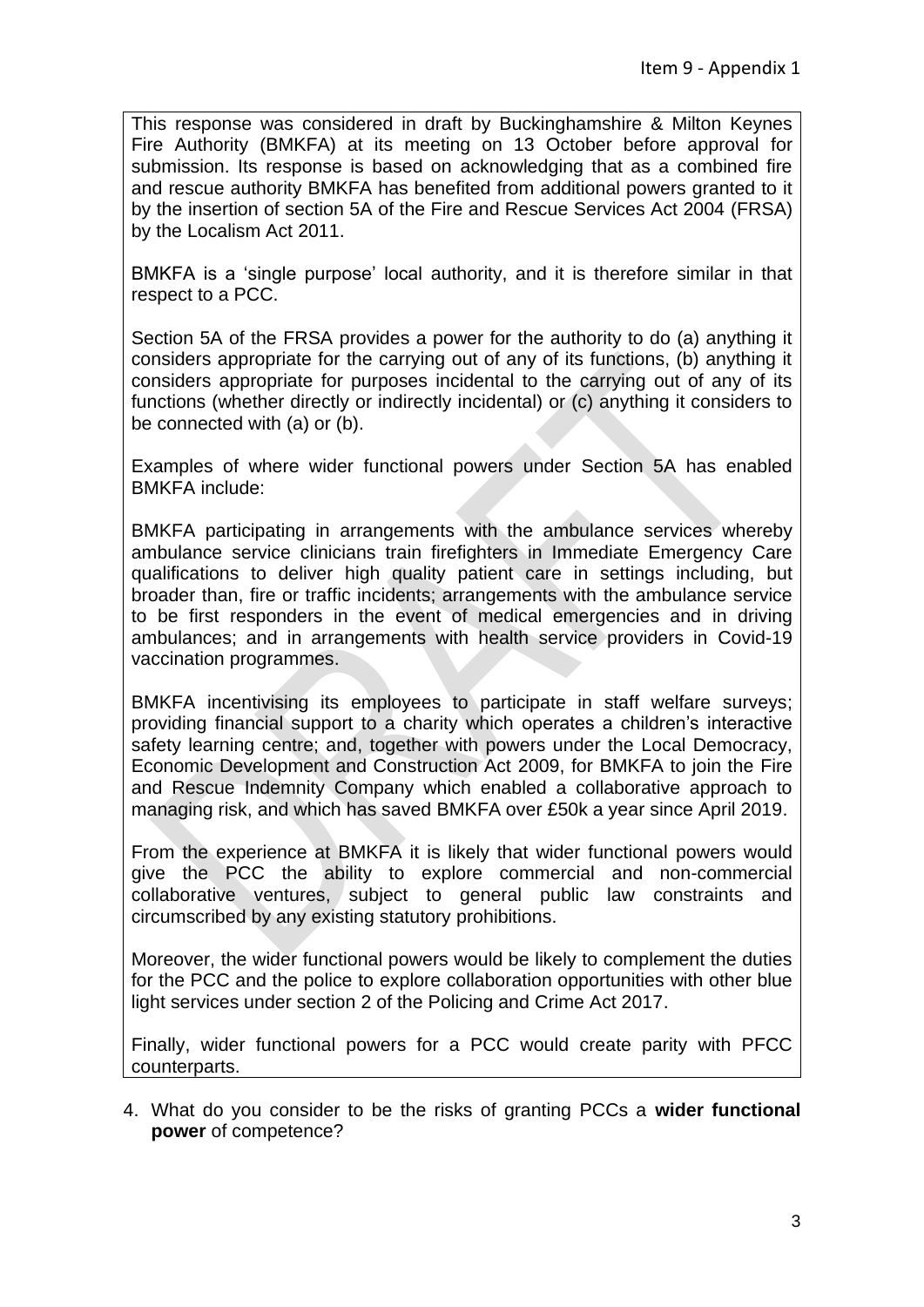$\mathcal{L}_{\mathcal{A}}$ 

A risk that PCCs could lose focus on their prime functions which are to secure the maintenance of an efficient and effective police service, and to hold the chief constable to account for the exercise of his or her functions.

5. If PCCs were granted a **wider functional power** of competence, do you consider that additional safeguards or limitations on those powers would be necessary?

| Yes - please provide details of   |                                                                                                                                                                                                                                                                                                                                                                   |
|-----------------------------------|-------------------------------------------------------------------------------------------------------------------------------------------------------------------------------------------------------------------------------------------------------------------------------------------------------------------------------------------------------------------|
| what safeguards or limitations on |                                                                                                                                                                                                                                                                                                                                                                   |
| the powers you think would be     |                                                                                                                                                                                                                                                                                                                                                                   |
| required.                         |                                                                                                                                                                                                                                                                                                                                                                   |
| No - please explain               | Scrutiny of PCCs exists from Police<br>and Crime Panels and Her Majesty's<br>Inspector of Constabulary and Fire &<br><b>Rescue Services (HMICFRS)</b><br>through which their performance is<br>accountable to the public.<br>PCCs are also accountable through<br>public elections, allowing their<br>performance to be scrutinised<br>directly by the community. |
|                                   | Police and Crime Panels are made<br>up of nominated elected<br>representatives from each local<br>authority within the police area and<br>co-opted members. Their role<br>includes reviewing the PCC's<br>proposal for precepts (with a right of<br>veto), considering the police & crime<br>plan and monitoring performance<br>against delivery of agreed plans. |
|                                   | The HMICFRS is charged by the<br>Secretary of State with<br>responsibilities to inspect and report<br>upon the efficiency and<br>effectiveness of police services.                                                                                                                                                                                                |
|                                   | A PCC must have a chief finance<br>officer who has responsibilities for<br>financial affairs and a designated<br>monitoring officer, with the duties of<br>making a report in relation to any<br>unlawful conduct, unlawful spending,                                                                                                                             |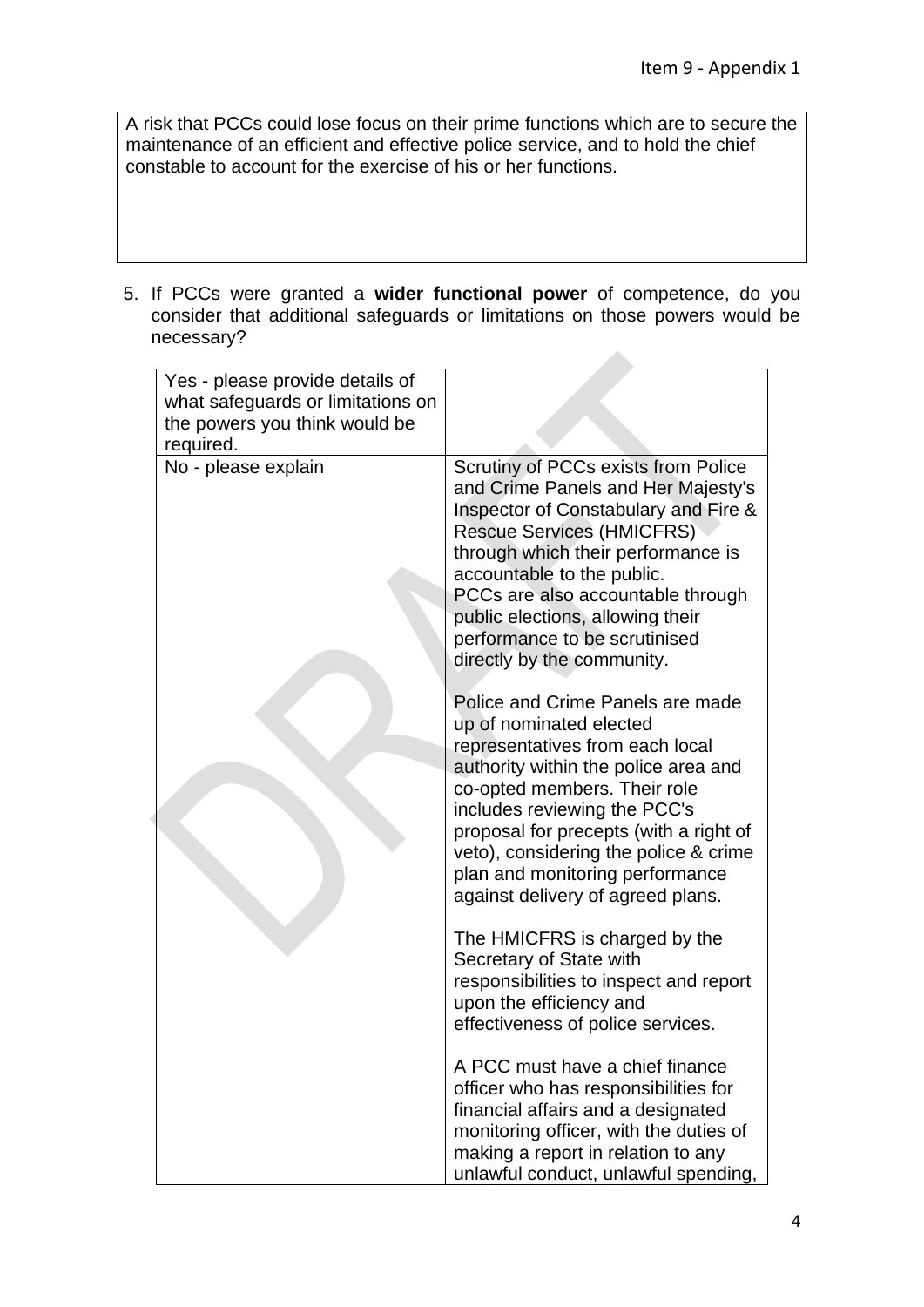|              | or maladministration by the PCC. |
|--------------|----------------------------------|
| ∣ Don't know |                                  |

#### *General power of competence*

6. Should PCCs be granted a **general power** of competence which would give them the power to do **anything** that an individual can do so long as it is not prohibited by legislation?

|                    | Please select one of the<br>following options |
|--------------------|-----------------------------------------------|
| Strongly agree     |                                               |
| Agree              |                                               |
| Neither agree, nor |                                               |
| disagree           |                                               |
| <b>Disagree</b>    | x                                             |
| Strongly disagree  |                                               |

7. What do you see as the benefits that may come from granting PCCs a **general power** of competence?

The general power does not appear to be necessary, as the duties and functions of the police are not as broad as local authorities and the wider functional power would enable the necessary freedoms.

Prior to the introduction of the general power of competence, local authorities in England and Wales had a 'well-being' power, permitting them to do anything to promote economic, social or environmental well-being. This 'wellbeing' power was introduced in the Local Government Act 2000 and was never applied to police authorities or stand-alone FRAs as they were single purpose authorities.

8. Please explain what you consider the risks may be to granting PCCs a **general power** of competence.

The Department of Communities and Local Government published its impact assessment in January 2011 'Localism Bill: General Powers for fire and rescue authorities'

[https://assets.publishing.service.gov.uk/government/uploads/system/uploads/](https://assets.publishing.service.gov.uk/government/uploads/system/uploads/attachment_data/file/6030/1829719.pdf) [attachment\\_data/file/6030/1829719.pdf](https://assets.publishing.service.gov.uk/government/uploads/system/uploads/attachment_data/file/6030/1829719.pdf)

The, then, Coalition Government's, impact assessment confirmed that 'Only the 15 county fire and rescue services will be covered by the proposed general power of competence. Stand-alone fire and rescue authorities will need a similar power to address the lack of sufficient freedoms and flexibilities to do things that they might properly wish to do which could benefit or contribute to their purposes.'